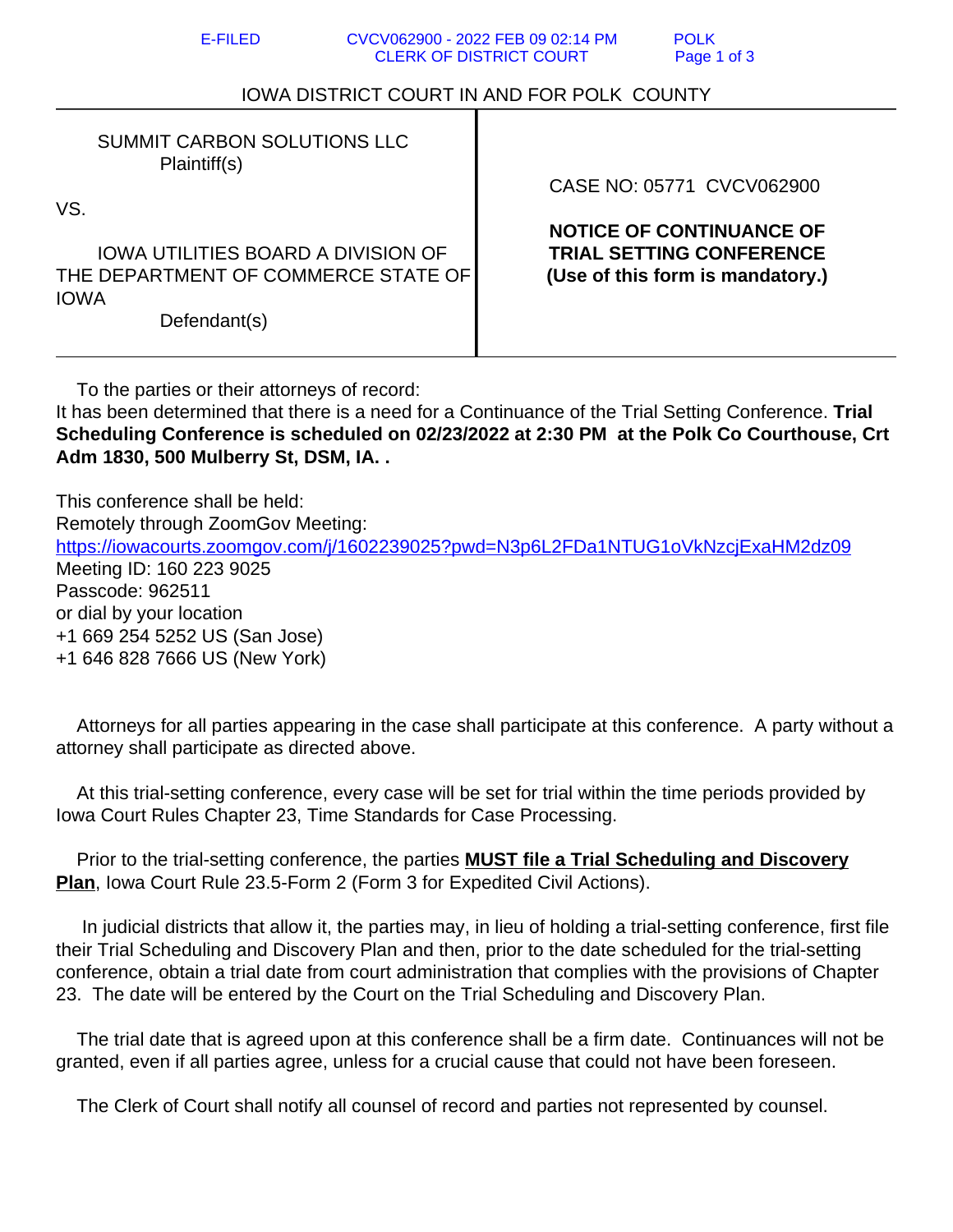E-FILED CVCV062900 - 2022 FEB 09 02:14 PM POLK<br>CLERK OF DISTRICT COURT Page 2 of 3 **CLERK OF DISTRICT COURT** 

Dated 02/09/22

If you need assistance to participate in court due to a disability, call the disability coordinator at (515) 286-3394 or information at https://www.iowacourts.gov/for-the-public/ada/. Persons who are hearing or speech impaired may call Relay Iowa TTY (1-800-735-2942). **Disability coordinators cannot provide legal advice.**